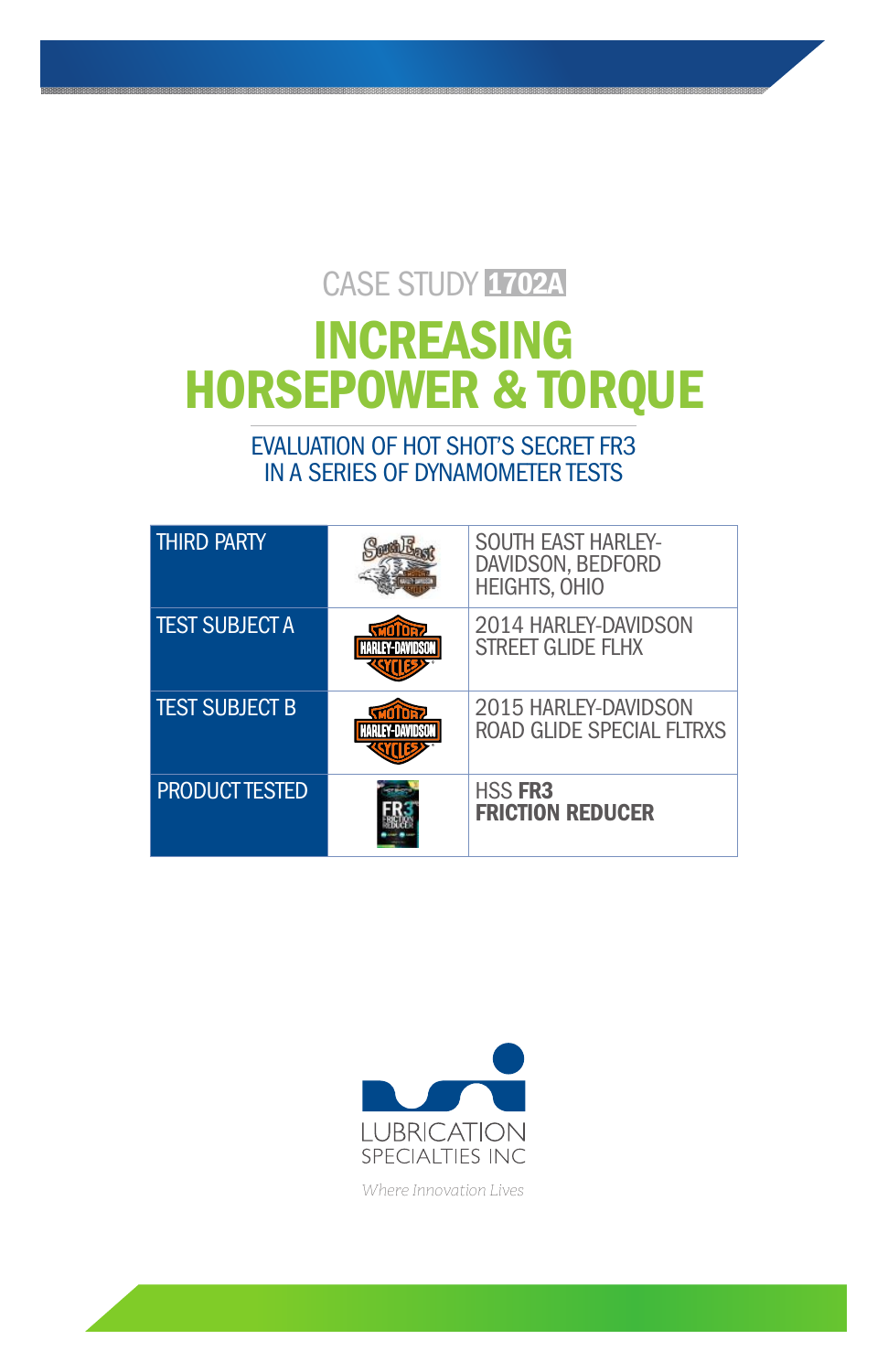## **CONTENTS**

| Results, Test #1                                                    |  |
|---------------------------------------------------------------------|--|
| Results, Test #2<br>2015 Harley-Davidson Road Glide Special FLTRXS3 |  |
|                                                                     |  |
|                                                                     |  |

## **OVERVIEW**

The effects of Hot Shot's Secret FR3 FRICTION REDUCER were determined in a series of dynamometer tests to find horsepower and torque changes on two Harley-Davidson motorcycles. The following product tests were performed by South East Harley-Davidson in Bedford Heights, Ohio on January 20, 2017.

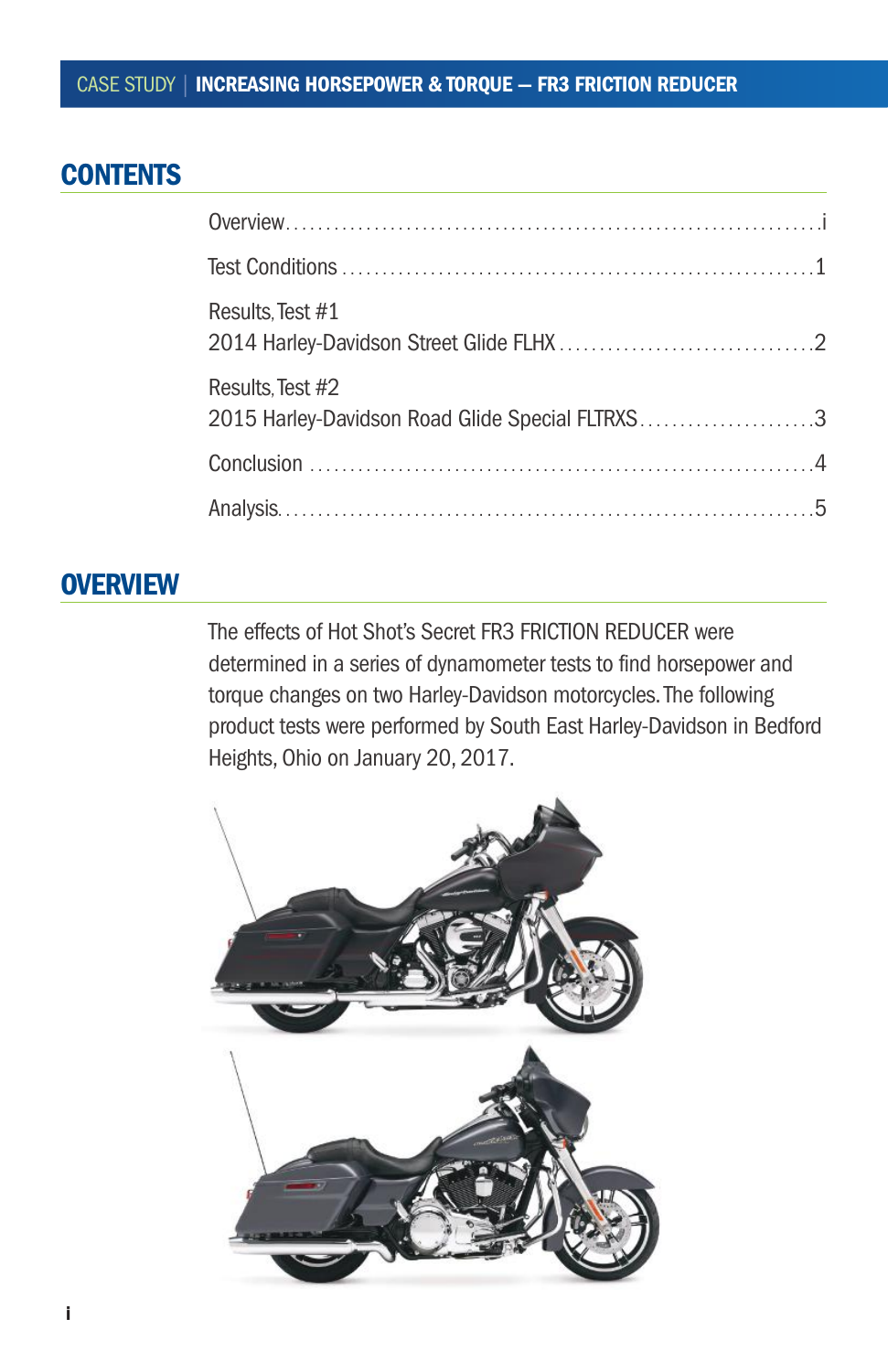## TEST CONDITIONS

The subject motorcycles included a 2014 Harley-Davidson Street Glide FLHX and a 2015 Harley-Davidson Road Glide Special FLTRXS. The 2014 Harley-Davidson Street Glide was equipped with an air-cooled, High Output Twin Cam 103 engine. The motorcycle had been modified from the original state as follows: 255 high torque cams, aftermarket air



breather and aftermarket high flow exhaust. The 2015 Harley-Davidson Road Glide was equipped with the same High Output Twin Cam 103 engine; modifications included an aftermarket air breather and 2 in 1 high flow exhaust.

The tested product, Hot Shot's Secret FR3; is labeled as a 100% synthetic friction reducer. FR3 is a lubricity enhancing oil additive developed to

increase the lubrication and wear reduction properties of the host oil. The product label specifies a treatment ratio of 1.5 OZ of product per 1 quart of fluid capacity and recommends use in engines, power steering systems, hydraulic systems and differentials. A disclaimer on the product label determines product is safe for use in synthetic oil.

The dynamometer used in this evaluation was a calibrated, motorcycle specific DynoJet system. All tests were completed on January 20, 2017 in a temperature controlled environment. Two tests: baseline and product trials, were performed on each motorcycle with three passes for each test to prove repeatability. The 2015 Harley-Davidson Road Glide was subject to additional testing after the initial evaluation was completed to determine horsepower and torque effects when FR3 was added to the transmission. Results are shown on pages 2–4.



To ensure accuracy and repeatability, the following tests were conducted with the motorcycles both at a constant

operating temperature of 225 degrees Fahrenheit. Test runs were completed to bring equipment up to the operating temperature.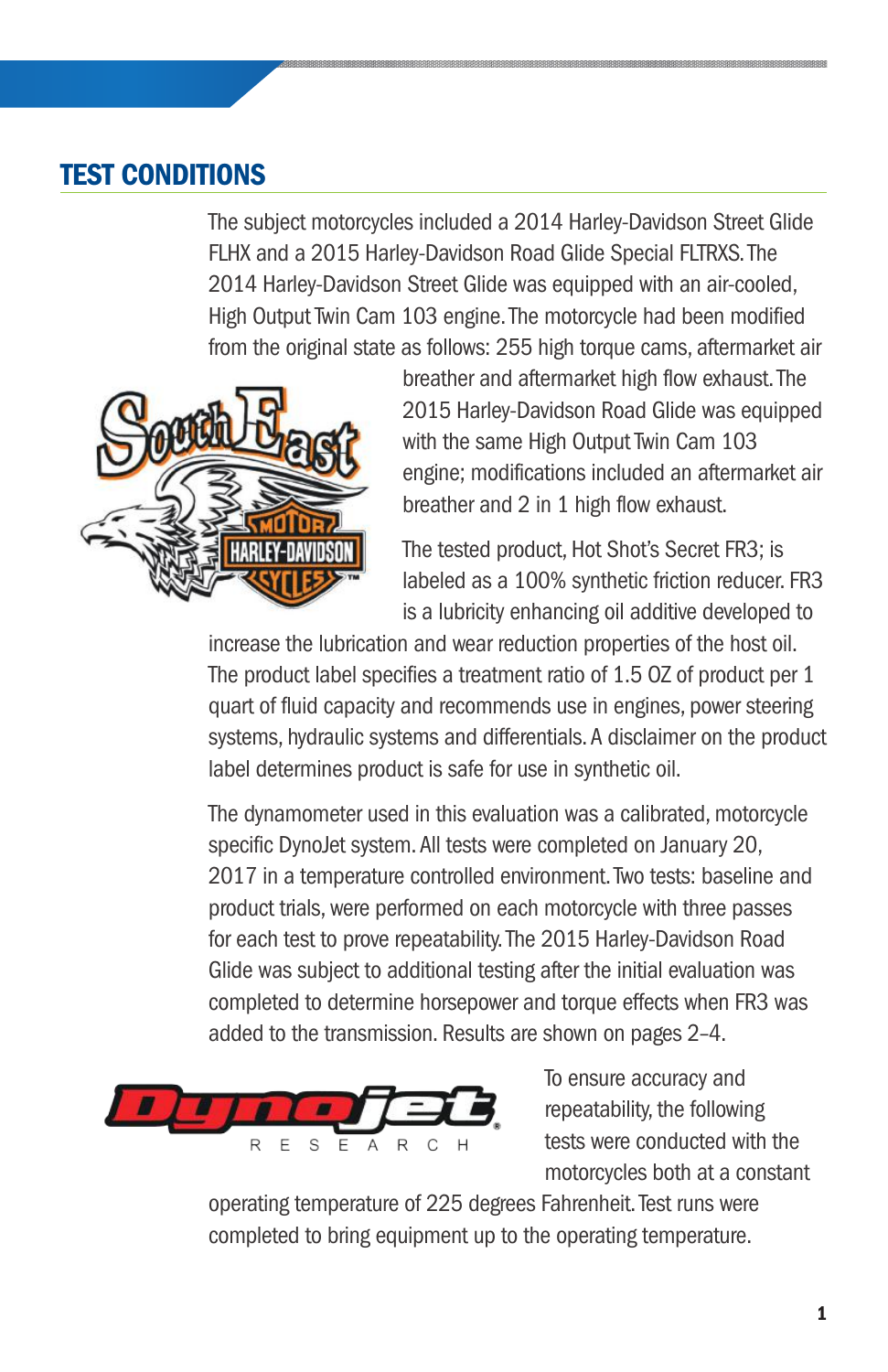## RESULTS, TEST #1

#### 2014 HARLEY-DAVIDSON STREET GLIDE FLHX

The test motorcycle completed three baseline tests. FR3 was added to engine oil at rate described on product label and three product tests were completed. Host engine oil was 20W-50 Harley-Davidson SYN3.

|                         | <b>Horsepower</b> | <b>Torque</b>   |
|-------------------------|-------------------|-----------------|
| Baseline #1             | 92.81             | 102.79 ft/lbs   |
| Baseline #2             | 93.15             | 103.71 ft/lbs   |
| Baseline #3             | 92.66             | $103.11$ ft/lbs |
| <b>Average Baseline</b> | 92.87             | 103.20 ft/lbs   |

|                              | <b>Horsepower</b> | <b>Torque</b> |
|------------------------------|-------------------|---------------|
| Product Trial #1             | 95.80             | 106.80 ft/lbs |
| Product Trial #2             | 96.65             | 106.57 ft/lbs |
| Product Trial #3             | 95.78             | 106.40 ft/lbs |
| <b>Average Product Trial</b> | 96.08             | 106.59 ft/lbs |

| <b>Net Gain</b>     | $3.21$ hp | $3.39$ ft/lbs |
|---------------------|-----------|---------------|
| <b>Percent Gain</b> | $73.30\%$ | 3.20%         |

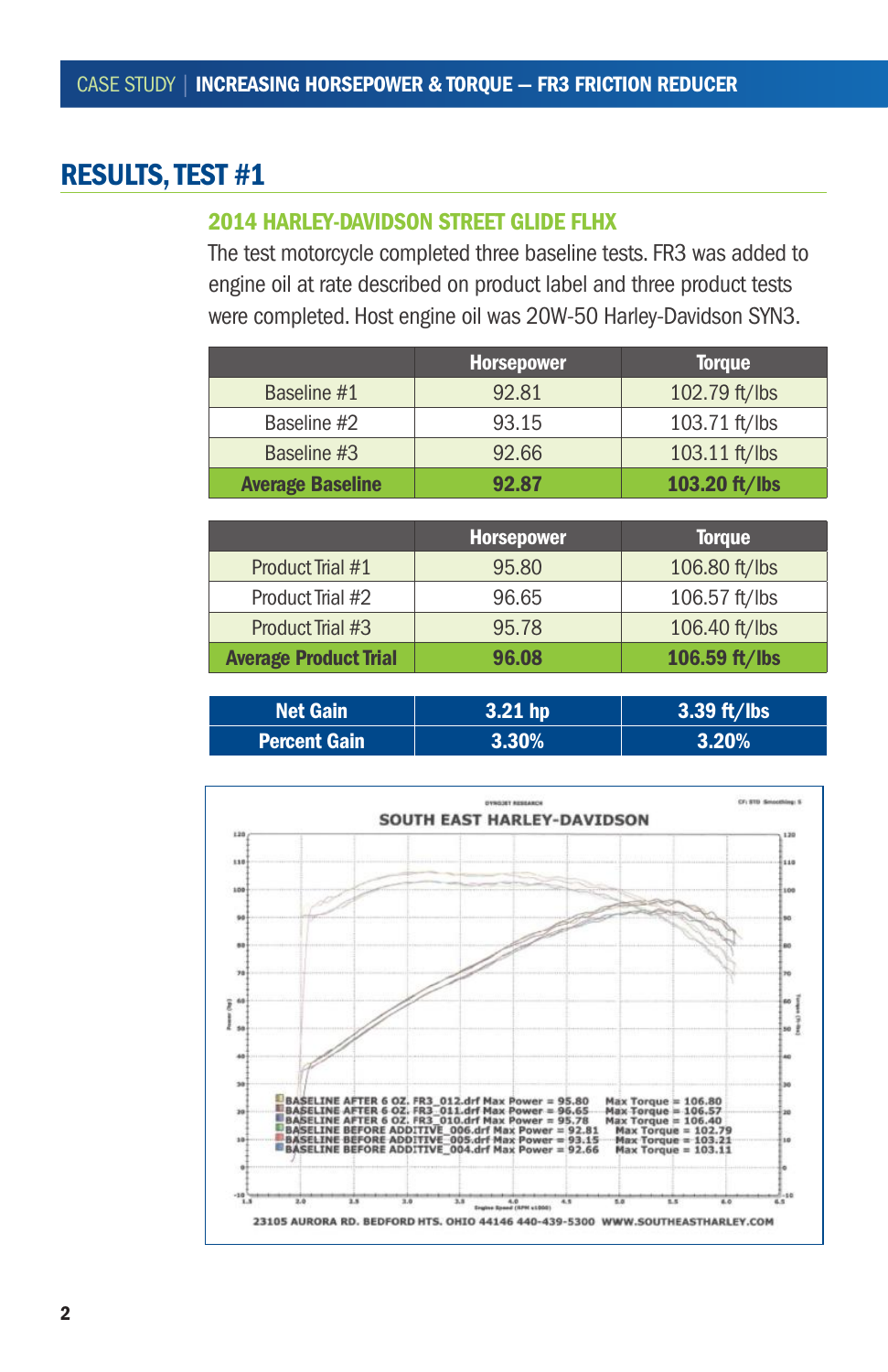## RESULTS, TEST #2

#### 2015 HARLEY-DAVIDSON ROAD GLIDE SPECIAL FLTRXS

The test motorcycle completed three baseline tests. FR3 was then added to engine oil at rate described on product label and three product tests were completed. Host engine oil was 20W-50 Red Line Synthetic.

|                         | <b>Horsepower</b> | <b>Torque</b>   |
|-------------------------|-------------------|-----------------|
| Baseline #1             | 88.20             | $105.12$ ft/lbs |
| Baseline #2             | 88.59             | $106.13$ ft/lbs |
| Baseline #3             | 88.41             | $105.14$ ft/lbs |
| <b>Average Baseline</b> | 88.40             | 105.46 ft/lbs   |

|                              | <b>Horsepower</b> | <b>Torque</b> |
|------------------------------|-------------------|---------------|
| Product Trial #1             | 90.21             | 105.82 ft/lbs |
| Product Trial #2             | 89.88             | 106.72 ft/lbs |
| Product Trial #3             | 89.97             | 107.50 ft/lbs |
| <b>Average Product Trial</b> | 90.02             | 106.68 ft/lbs |

| <b>Net Gain</b>     | $1.62$ hp | 1.22 ft/lbs |
|---------------------|-----------|-------------|
| <b>Percent Gain</b> | 1.80%     | $1.10\%$    |

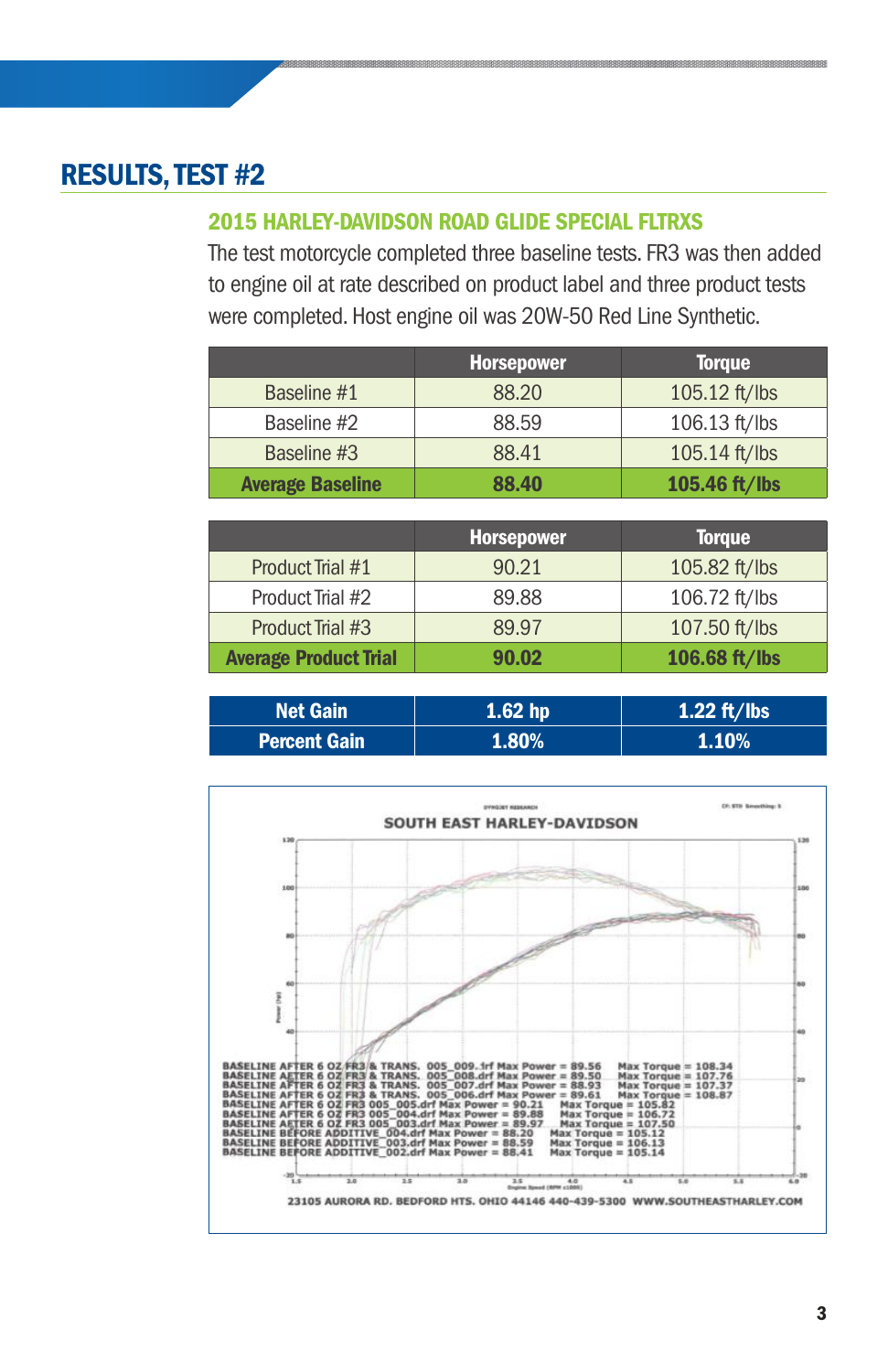After baseline and product trials were completed, the 2015 Harley-Davidson Road Glide Special FLTRXS had 1.5 OZ of FR3 added to transmission. Host transmission fluid was 20W-50 Harley-Davidson SYN3.

|                                  | <b>Horsepower</b> | <b>Torque</b> |
|----------------------------------|-------------------|---------------|
| Transmission Test #1             | 89.56             | 108.34 ft/lbs |
| Transmission Test #2             | 89.50             | 107.76 ft/lbs |
| <b>Transmission Test #3</b>      | 88.93             | 107.37 ft/lbs |
| Transmission Test #4             | 89.61             | 108.87 ft/lbs |
| <b>Average Transmission Test</b> | 89.40             | 108.09 ft/lbs |
|                                  |                   |               |
| <b>Net Gain</b>                  | $-0.62$ hp        | $1.41$ ft/lbs |
| <b>Percent Gain</b>              | $-0.69%$          | 1.32%         |

## **CONCLUSION**

Hot Shot's Secret FR3 had a noticeable effect on the performance of both motorcycles. Test #1 showed an increase of 3.21 in horsepower and an additional 3.39 ft/lbs of torque, an increase of 3.3% and 3.2% respectively. Test #2 proved an increase of 1.62 in horsepower and an additional 1.22 ft/lbs of torque, an increase of 1.8% and 1.1% respectively.

The additional transmission evaluation on the 2015 Harley-Davidson Road Glide Special FLTRXS after baseline and product trials during Test



#2 showed a reduction of .62 horsepower and an increase of 1.41 ft/lbs of torque, -.69% and 1.32% respectively.

FR3, the tested product, improved both the horsepower and torque of each motorcycle in every dynamometer test when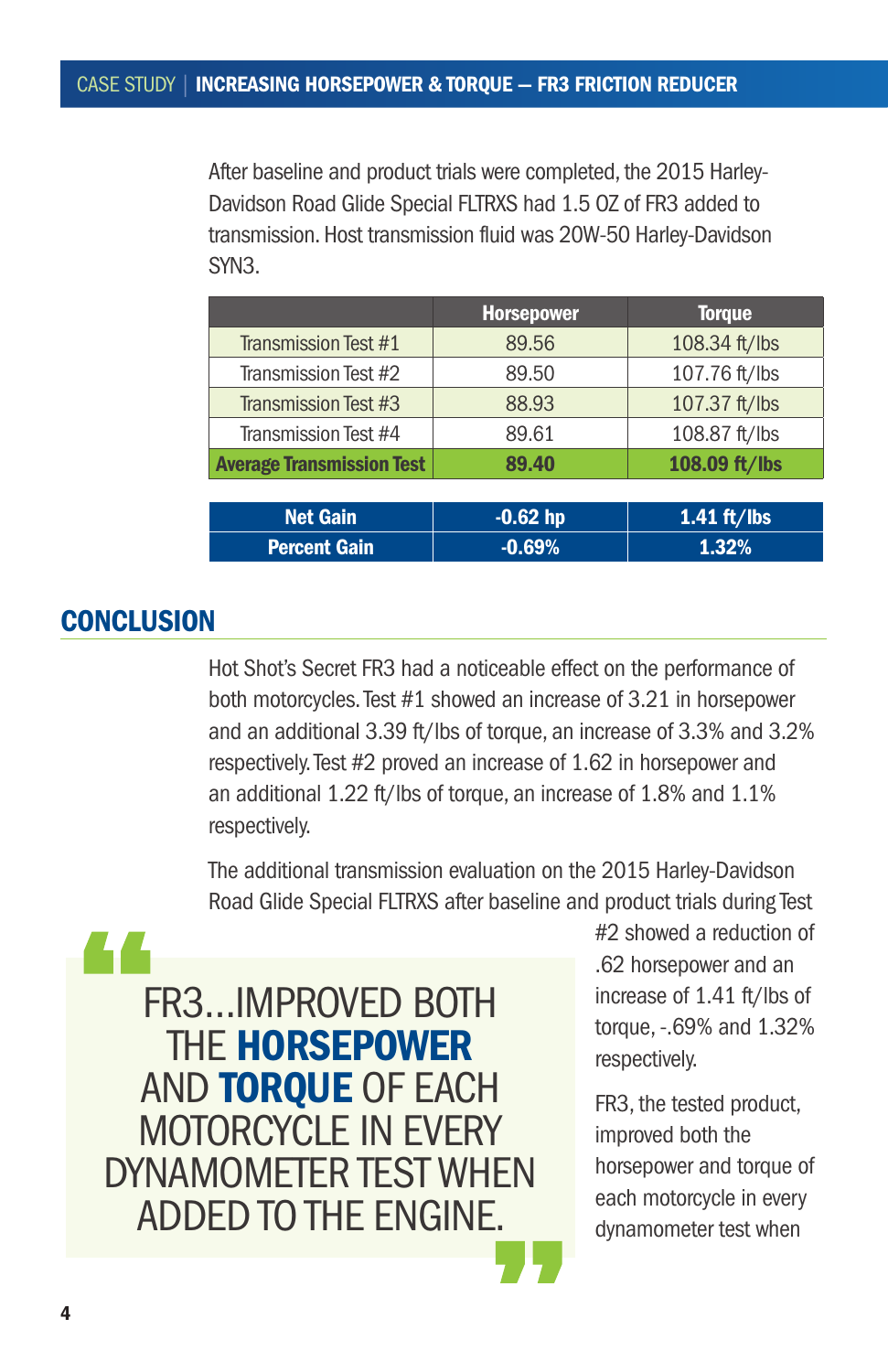added to the engine.When added to the transmission, horsepower increase was negligible over baseline results, but torque was noticeably increased.

## ANALYSIS

The results of the Hot Shot's Secret FR3 may be attributed to the friction reducing properties of the product increased efficiency and power of the engine. Further testing of motorcycles using conventional oil as host oil is desired, as well as additional testing on unmodified motorcycles and additional transmission types.

*Please Note:* FR3 can be used in transmissions that utilize engine oil. Hot Shot's Secret FR3 may also be used in wet clutch applications.

*Note:The data and results shown in this evaluation are not meant to be a product effectiveness guarantee. Other users or consumers may find results greater or lesser than the results published in this document. Results may vary from case to case.*